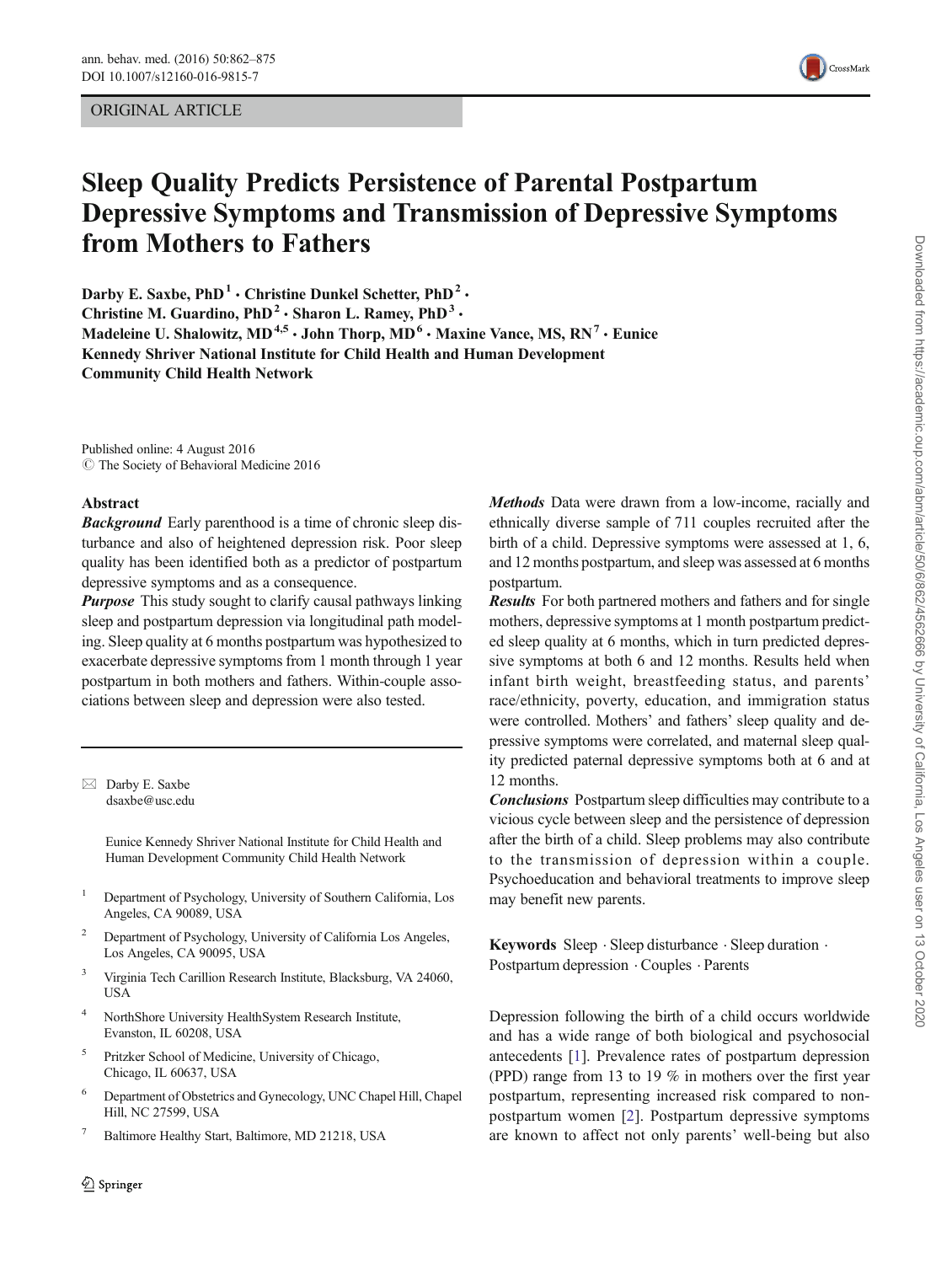children's health and development. For example, women with postpartum depressive symptoms were less likely to place infants in safe sleeping positions, to bring infants in for routine health visits, and to have infants fully immunized [\[3](#page-12-0)]. Even mild maternal depressive symptoms appear to impair motherinfant bonding [\[4](#page-12-0)], suggesting that PPD may affect children even when depression is below clinical threshold. Men also suffer from increased risk of depression during the postpartum period [[5\]](#page-12-0), with new fathers twice as likely to report symptoms of depression as men in the general population [[6\]](#page-12-0). PPD symptoms are positively correlated within couples [\[7](#page-12-0)], but the mechanisms of potential transmission between partners have not been explored in the research literature.

In addition to being a time of heightened depression risk for both mothers and fathers, the months following the birth of a child often include significant reductions in both sleep quantity and quality [[8,](#page-12-0) [9\]](#page-12-0). Sleep problems are implicated in depression outside the postpartum period [\[10\]](#page-12-0) and, more recently, have been linked specifically with postpartum depression [\[11\]](#page-12-0). Two reviews on postpartum sleep problems and depression appeared in 2015. One, by Bhati and Richards [[12](#page-12-0)], examined 13 published studies and found a consistent, strong relationship between postpartum sleep disturbance and maternal PPD. Effect sizes ranged from 0.4 to 1.7, putting them in the medium-to-very large range (medium effect sizes are typically defined as effect sizes around .5 and very large effect sizes as  $> 0.8$ ). In another review, Lawson and colleagues [\[13\]](#page-12-0) incorporated 31 studies (including 12 of the 13 studies reviewed by Bhati and Richards) and also found consistent support for an association between sleep disruption and mood disorder risk in the postpartum period. However, the authors rated the overall quality of the reviewed studies as weak. In particular, almost all of the studies rated sleep and depressive symptoms concurrently, a significant limitation because disturbed sleep can be a symptom of depression.

Given this cross-sectional design of many published studies, the causal relationship between sleep and depressive symptoms warrants scrutiny. Sleep disturbance has been conceptualized as a cause, correlate, and consequence of depression. Researchers have been mixed on whether postpartum sleep problems precede and help to potentiate depression [\[14\]](#page-12-0) or whether depression precedes and helps to potentiate sleep problems [[15\]](#page-12-0). Alternatively, additional variables, such as breastfeeding or bedsharing, may contribute to changes in both sleep and depressive symptoms after the birth of a child. Understanding the temporal sequencing of relationships between sleep and depression is particularly important in the postpartum period, since an infant's sleep and feeding patterns may aggravate sleep problems.

Although fathers also experience increased postpartum depression risk, the literature to date has focused primarily on mothers. A meta-analysis of 43 studies from 16 countries reported a 10 % prevalence rate of paternal depression within the first year postpartum, more than double the 4.8 % 12 month prevalence rate observed among men in the general population [\[5\]](#page-12-0). This meta-analysis also found moderate correlations between paternal and maternal PPD (mean correlation coefficient of 0.31 across studies, 5). In another study, men whose partners experienced moderate-to-severe PPD had an eightfold increase in depression (odds ratio 8.44) in their own PPD risk [\[7](#page-12-0)]. Given that fathers as well as mothers may experience sleep disruption in early parenthood, sleep might be linked with paternal PPD and may even contribute to the transmission of PPD within couples. The two above-cited reviews of sleep and PPD [\[12](#page-12-0), [13](#page-12-0)] did not include any studies on fathers. To our knowledge, no other studies have specifically examined the role of sleep in paternal PPD. This is a surprising omission because, unlike other potential correlates of maternal PPD such as post-birth changes in reproductive hormones [[1\]](#page-12-0), postpartum sleep disturbance can affect both parents.

The current study assessed postpartum depressive symptoms at 1, 6, and 12 months after a birth in an ethnically/ racially diverse, predominately low-income sample of parents recruited as part of a larger five-site study [\[16\]](#page-12-0). Participants rated their sleep duration and quality (over the previous month) 6 months after the birth of their child. We tested a concurrent and two longitudinal path models. The concurrent model examined the links between depressive symptoms and sleep, with both constructs assessed at 6 months postpartum in both mothers and fathers. The 6-month longitudinal model tested associations in depressive symptoms from 1 to 6 months postpartum with parent sleep at 6 months as a prospective mediator, as well as associations between mothers and fathers and the cross-partner effects of mother sleep on father depressive symptoms and father sleep on mother symptoms. The 12 month longitudinal model tested depressive symptoms at 1 and 12 months postpartum with, again, sleep at 6 months as a prospective mediator. We also tested longitudinal associations between sleep and depression in single mothers separately, in order to explore whether sleep quality would mediate associations between 1-, 6-, and 12-month depressive symptoms among mothers who were not in a relationship with their baby's father.

#### **Hypotheses**

We hypothesized that parent sleep quality at 6 months would mediate the change in depressive symptoms from 1 to 6 months postpartum and from 1 to 12 months postpartum, for both partnered mothers and fathers and for single mothers. We also expected maternal and paternal depressive symptoms to be linked to each other concurrently and planned to test the exploratory hypothesis that each parent's sleep quality would mediate the association between the other parent's 1- and 6- or 12-month depressive symptoms.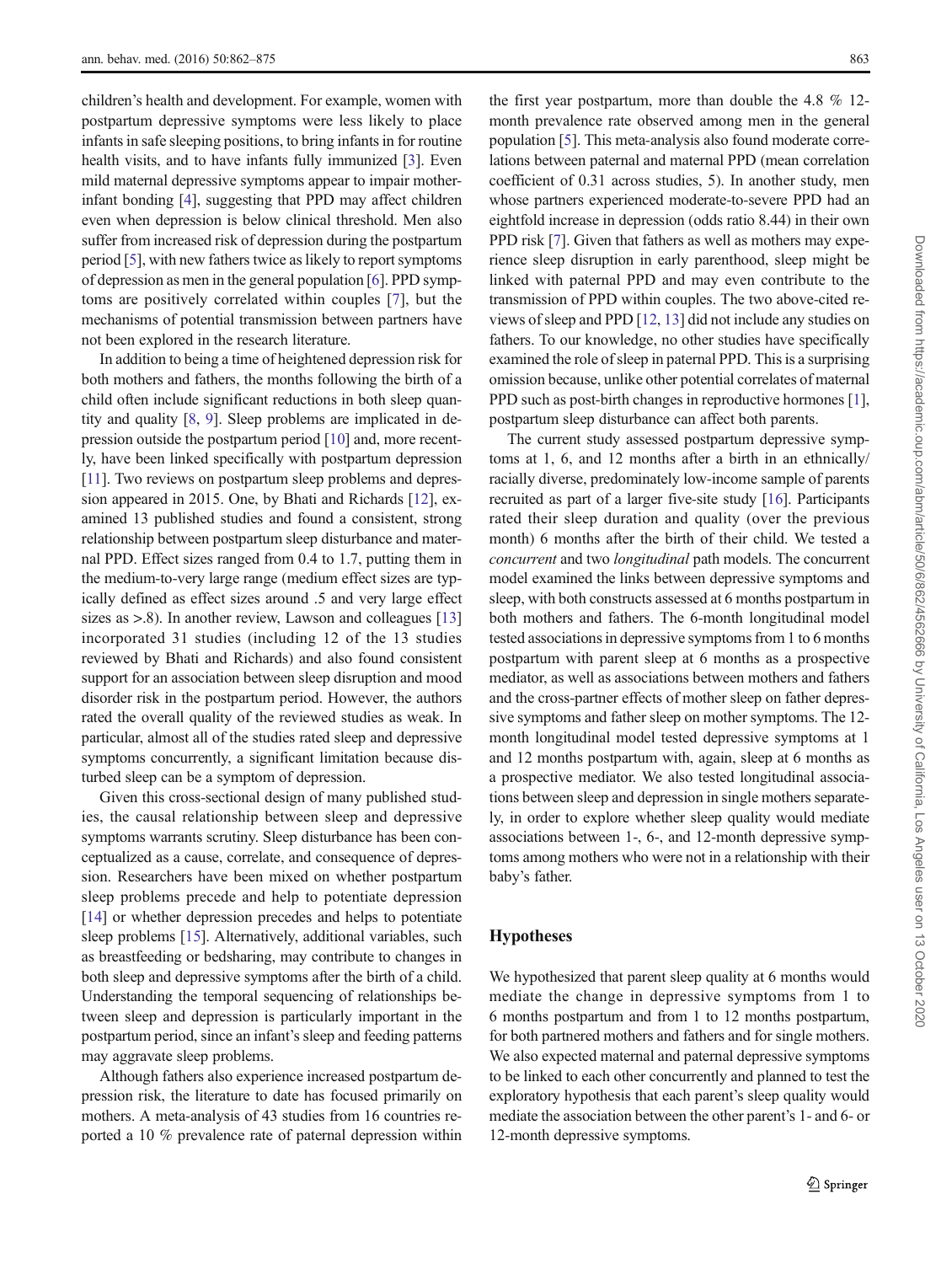## **Methods**

Data were collected through the Child Community Health Network (CCHN), a large, five-site, multi-investigator community-based participatory research network funded by the Eunice Kennedy Shriver National Institute for Child Health and Human Development (NICHD). Recruitment, eligibility, and demographic characteristics for the CCHN study are de-scribed in other papers [[16](#page-12-0), [17](#page-12-0)]. Briefly, biological mothers were recruited at the birth of their first, second, or third child and followed at multiple timepoints over the first 2 years postpartum. Eligibility criteria included that mothers were between 18 and 40 years of age and self-identified as African-American, White, or Latina. Fathers were also invited to participate in the study with mothers' consent. Study sites included Baltimore, MD; Lake County, IL; Los Angeles, CA; eastern North Carolina; and Washington, D.C. The current paper includes data from the first three visits: at 1 month postpartum (time 1 or T1), at 6 months postpartum (T2), and at 12 months postpartum (T3). Within the full sample, 53 % of mothers were cohabiting with the baby's father at T1, 51 % at T2, and 50 % at T3; 70 % of mothers reported that they were in a romantic relationship with the baby's father at T1, 67 % at T2, and 68 % at T3. For current analyses, given our interest in cross-partner associations, we restricted our sample to include only couples that were in a romantic relationship (according to mother report) at both 1 and 6 months postpartum. We also included only couples in which both the mother and father provided complete data on sleep. Sample characteristics are shown in Table 1. Compared to national census data [\[18](#page-12-0)–[20\]](#page-12-0), our participants were more likely to be non-white (US census: 64 % of Americans are white, 16 % Latino, and 13 % African-American), had lower incomes (US census median income is \$49,445), and were more likely to be in single-parent households (nationally, 27 % of young children live with one and 69 % with both parents).

The final sample comprised 711 couples. There were 1453 mothers who participated at T1 but were not included in this final sample: in 552 cases, the mother did not participate at T2; in 1267 cases, the partner did not participate at T2; and in 336 cases, both the mother and father did not participate at T2. Comparing mothers in the final sample to mothers who participated in the larger study but were not included in the present analyses ( $n = 1453$ ) because they or their partner did not participate in T2 data collection, there were no significant differences in maternal sleep quality  $(t = 1.21, p = .22)$  or depressive symptoms at either T1 ( $t = 1.87$ ,  $p = .06$ ) or T3 ( $t = 1.42$ ,  $p = .16$ ). There were also no differences in the baby's birth weight ( $t = .14$ ,  $p = .89$ ), whether the baby slept alone or with parents ( $\chi^2$  = 3.67, p = .07), whether the mother was Latina

| Table 1 Characteristics of the<br>study sample | Variable                       | Mean        | <b>SD</b>   | Range          |
|------------------------------------------------|--------------------------------|-------------|-------------|----------------|
|                                                | Sleep (abbreviated PSQI)       |             |             |                |
|                                                | Mothers 6 months postpartum    | 2.87        | 1.42        | $1 - 6$        |
|                                                | Fathers 6 months postpartum    | 2.79        | 1.44        | $1 - 6$        |
|                                                | Depressive symptoms (EPDS)     |             |             |                |
|                                                | Mothers                        | 4.39        | 4.32        | $0 - 25$       |
|                                                | 1 month postpartum             | 4.67        | 4.26        | $0 - 23$       |
|                                                | 6 months postpartum            | 4.60        | 4.49        | $0 - 24$       |
|                                                | 12 months postpartum           |             |             |                |
|                                                | Fathers                        |             |             |                |
|                                                | 1 month postpartum             | 3.57        | 3.57        | $0 - 21$       |
|                                                | 6 months postpartum            | 4.33        | 3.88        | $0 - 25$       |
|                                                | 12 months postpartum           | 4.03        | 3.98        | $0 - 25$       |
|                                                | Covariates                     |             |             |                |
|                                                | Infant birth weight (in lbs)   | 7.08        | 1.47        | $3.48 - 11.14$ |
|                                                | Per capita household income    | \$14,405.88 | \$21,688.81 | $$0 - 36, 657$ |
|                                                | Mother education               | 2.60        | 1.07        | $1 - 5$        |
|                                                | Father education               | 2.54        | 1.22        | $1 - 5$        |
|                                                | Mother BMI 6 months postpartum | 29.57       | 7.92        | 16.36-61.50    |
|                                                | Father BMI 6 months postpartum | 28.87       | 5.06        | 18.96-48.69    |
|                                                | Mother age (at study entry)    | 25.73       | 5.69        | 17.90-41.69    |
|                                                | Father age (at study entry)    | 28.90       | 7.07        | 17.94-62.72    |

Per capita household income is adjusted for cost of living. Education is coded on a four-point scale (1 = less than high school, 2 = high school or GED, 3 = some college, 4 = completed 4-year college or higher) EPDS Ediburgh Postnatal Depression Scale, PSQI Pittsburgh Sleep Quality Index, BMI body mass index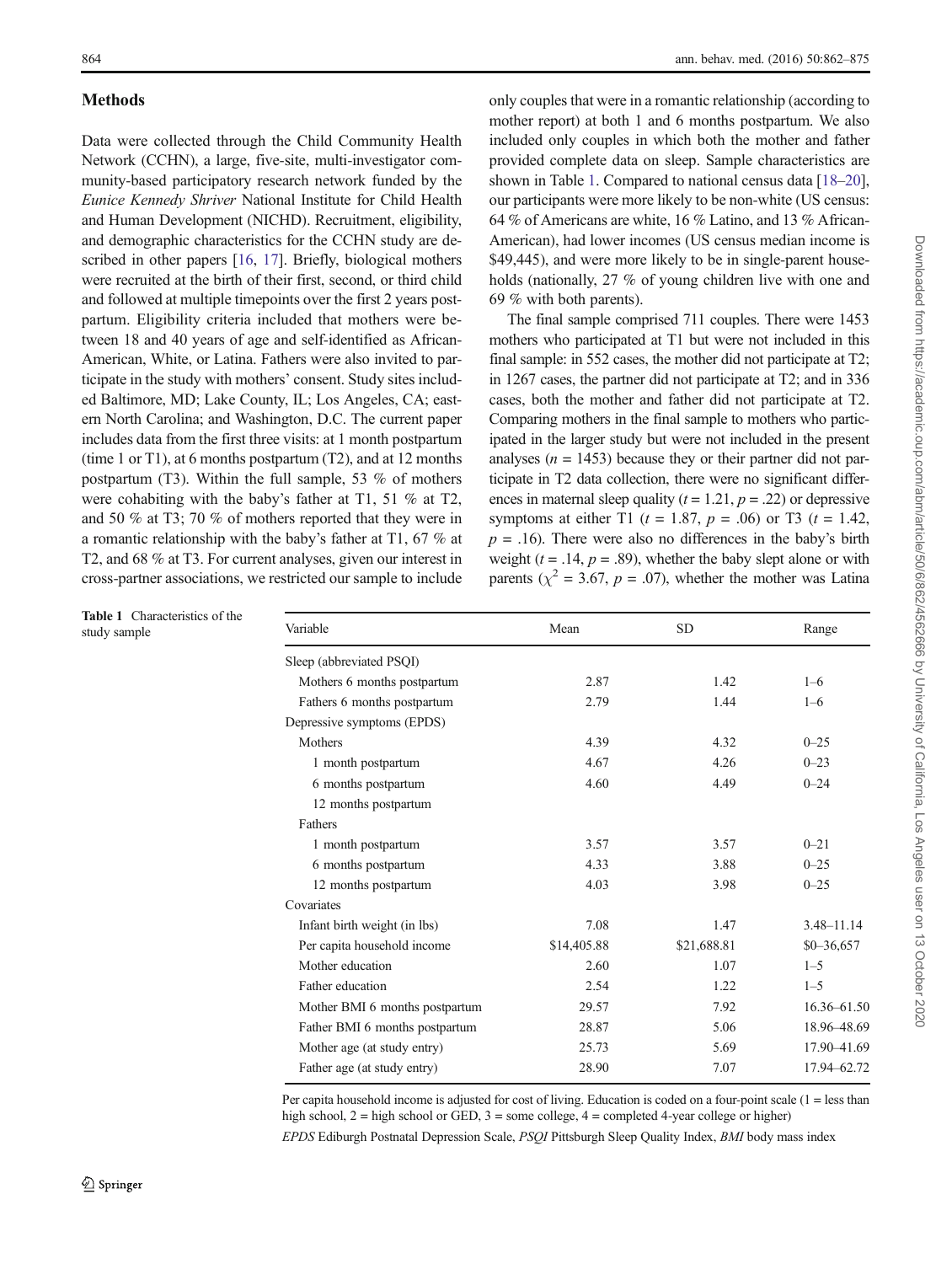$(\chi^2 = 1.35, p = .25)$ , or whether the mother was born in the USA or in a foreign country ( $\chi^2 = 1.83$ ,  $p = .19$ ). However, mothers not included in this sample reported higher depressive symptoms at T2 ( $t = 2.62$ ,  $p = .01$ ), had lower household income  $(t = 2.69, p = .01)$ , were less educated  $(t = 4.68, p = .001)$ , and were more likely to be African-American ( $\chi^2$  = 72.64,  $p = .001$ ). Comparing only within the smaller group of mothers who had complete data available at T2 but were not included in the sample because they were not in a relationship with their baby's father at 1 or 6 months postpartum ( $n = 166$ ), there were no differences in maternal sleep quality ( $t = 1.87$ ,  $p = .06$ ), infant birth weight ( $t = -0.43$ ,  $p = .67$ ), or depressive symptoms at T1 ( $t = 1.26$ ,  $p = .21$ ) or at T2 ( $t = 1.59$ ,  $p = .11$ ). However, mothers who were not in a relationship with their baby's father reported higher depressive symptoms at T3 ( $t = 2.02$ ,  $p = .04$ ), had lower household income ( $t = -2.67$ ,  $p = .01$ ), and were less educated ( $t = -5.32$ ,  $p = .001$ ), less likely to be born in a foreign country ( $\chi^2 = 15.10$ ,  $p = .001$ ), more likely to be African-American ( $\chi^2$  = 47.84, p = .001), less likely to be Latina  $(\chi^2 = 20.30, p = .001)$ , and more likely to cosleep with their infants ( $\chi^2$  = 14.66, *p* = .001).

#### **Measures**

#### Sleep

An abbreviated (three-item) version of the Pittsburgh Sleep Quality Index (PSQI), a well-validated and widely used sleep measure [\[21](#page-12-0)], was given at T2. Participants were asked to assess their sleep quantity and quality over the previous month. Specifically, they were asked about sleep duration (how many hours of actual sleep per night the participant had averaged over the past month) and sleep disturbance (how often s/he had trouble getting to sleep within 30 min and how often s/he had night or early morning wakings). The shortened version of this measure is similar to abbreviated measures of sleep duration and sleep disturbance that have been used in other large epidemiological studies, e.g., the Whitehall study [[22](#page-12-0)]. Our use of a simple, dimensional measure of sleep quality is in keeping with recommendations for field trials from the DSM-5 Sleep-Wake Disorders Workgroup [\[23\]](#page-12-0). Responses were scored using the PSQI scoring criteria and then summed. Specifically, sleep duration estimates were recoded as  $0$  ( $>7$  h per night), 1 ( $6-7$  h per night), 2 (5–6 h per night), and 3 (<5 h per night); sleep disturbances were also rated on a 0–3 scale.

#### Depression

The Edinburgh Postnatal Depression Scale (EPDS; [24\)](#page-12-0) is a well-validated and widely used scale that has also been validated in men [[25\]](#page-12-0). It is a 10-item measure with a possible range of 0–30 regarding symptoms over the previous 7 days. Continuous scores were used in the present analyses because

the current study used a community rather than high-risk sample and because of evidence that even mild depressed mood in the postpartum period can affect infant health and postpartum bonding [[4\]](#page-12-0).

The EPDS has one item assessing sleep ("I have been so unhappy that I have had difficulty sleeping"), so we dropped this item before calculating total scores in order to eliminate the possibility that this item was driving or contributing to our results. For both mothers and fathers and at T1, T2, and T3, the original EPDS was highly correlated with the rescored EPDS (all correlation coefficients >.985, all  $p$  values <.001). Analyses for this paper were repeated with the original EPDS scores, and results were unchanged.

#### Covariates

At study entry, medical records were used to obtain infant birth weight and parity, as well as C-section delivery. Within this sample, 45 % of mothers were first-time mothers, 40 % had one child, and 15 % had two children; 40 % of mothers had delivered the index child by C-section. At the T1 interview, demographic data were collected: maternal and paternal education (coded from  $1 =$  less than high school,  $2 =$  high school or GED,  $3 =$ some college,  $4 =$ completed 4-year college or higher); whether mother and father were US or foreign born (23 % of mothers and 25 % of fathers were foreign born); parent race and ethnicity (37 % of mothers were African-American and 27 % were Latina; 40 % of fathers were African-American and 26 % were Latino); poverty group (based on family income and household size, calculated as a percentage of the federal poverty level (FPL), scored as 1, ≤100 % FPL; 2, >100 to 200 % FPL; 3, >200 % FPL). Also at T1, mothers were asked where the baby sleeps—alone in a crib or in a shared bed with siblings, others, or parent(s). This variable was recoded as  $0 =$  baby sleeps alone or with sibling/ other and  $1 =$  baby sleeps with parents. Within this sample, 68 % of mothers reported that the baby did not sleep with the parents and 32 % of mothers reported that the baby slept with the parents. At the T2 interview, mothers were asked if they were currently breastfeeding. In this sample, 26 % of mothers were still breastfeeding at 6 months and 74 % were not. To determine parent Body mass index (BMI), study personnel obtained measures of height and weight at T2. BMI was calculated by dividing weight in pounds by height in inches squared and multiplying by a conversion factor of 703 (BMI = weight (lb) / [height (in)]<sup>2</sup> × 703).

#### Analytic Approach

Associations between sleep and depressive symptoms were tested using structural equation modeling [\[26](#page-12-0)], which is well suited to examining nested longitudinal data. We used the MLR estimator which produces maximum likelihood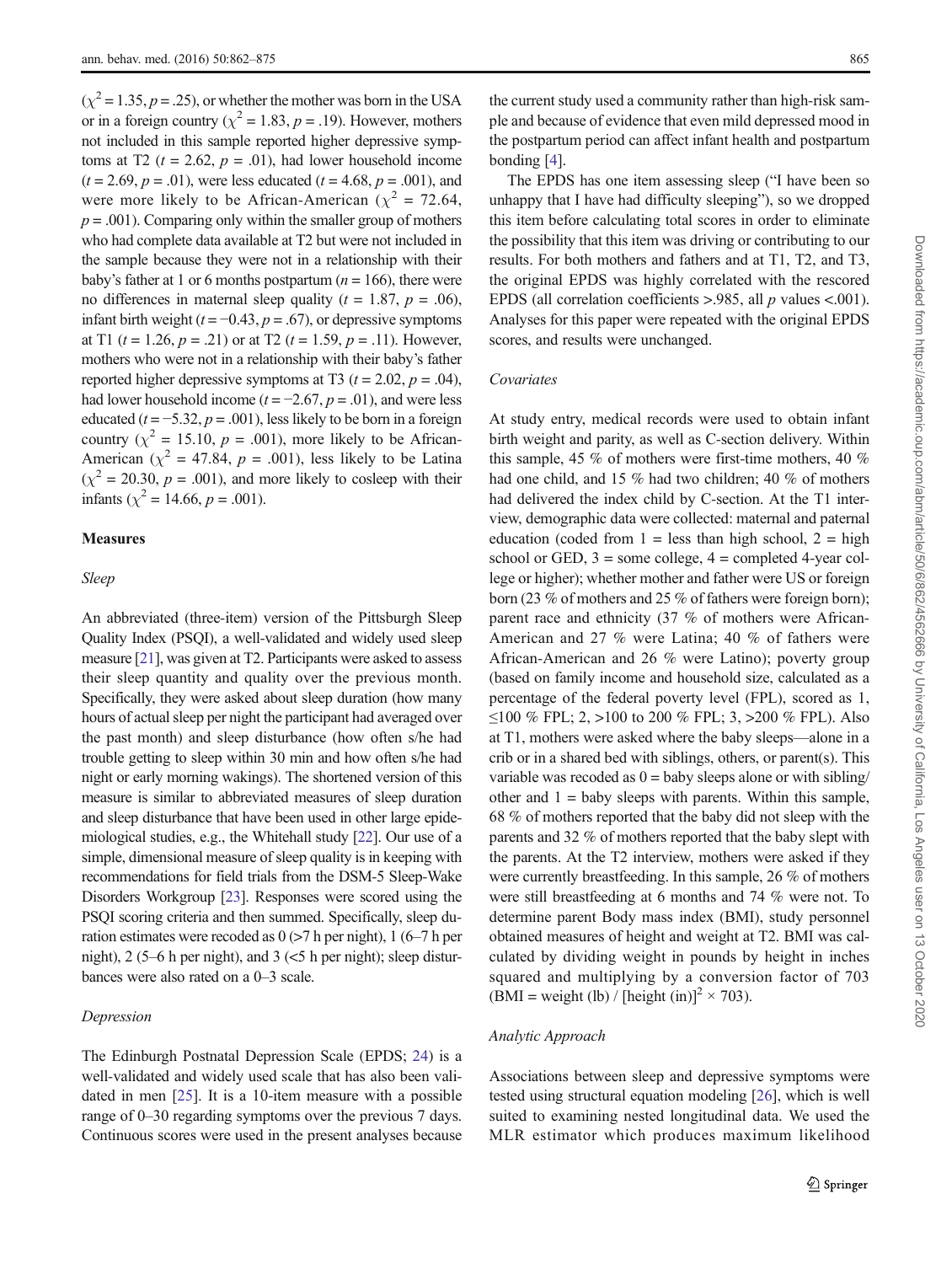parameter estimates with standard errors that are robust to non-normality. We ran three models. First is the concurrent model, including sleep and PPD tested at the same timepoint (T2) for both mothers and fathers. Next, we ran two longitudinal models: first, a 6-month longitudinal model examining T1 to T2 depressive symptoms as mediated by T2 sleep; next, a longitudinal model with T1 to T3 depressive symptoms mediated by T2 sleep. Both models were run with and without additional covariates. We tested indirect effects, a test of mediation in SEM, by adding the "model indirect" command to our Mplus input file.

For the separate analysis of single mothers, we did not have adequate sample size to test mediation in SEM. Instead, we ran regression analyses in SPSS and used the resulting betas and standard errors to calculate the Sobel test statistic [[27\]](#page-12-0), which reflects whether the mediator variable exerts a significant indirect effect on the relationship between the independent variable and the dependent variable.

### Results

Zero-order correlations between the sleep measure and other variables are shown in Table 2. Mothers' and fathers' depressive symptoms were correlated with each other at all three assessments, and mothers' and fathers' sleep problems were associated with more depressive symptoms for both partners at all three assessments. Being born outside the USA and being Latino were both associated with better sleep for both parents; being African-American was associated with worse sleep for both parents, and fathers' heavier BMI was associated with worse sleep for fathers. Mothers who were living in greater poverty and were less educated reported more depressive symptoms at multiple timepoints. Additionally, mothers' T1 depressive symptoms were linked with lower infant birth weight and fathers' T2 and T3 symptoms with the baby sharing a bed with parents. At T2, Latina mothers and African-American fathers reported more depressive symptoms.

Table 2 Bivariate correlations between study variables

|                                      | $\mathbf{1}$ | 2            | $\overline{3}$ | $\overline{4}$ | 5            | 6         | $\tau$       | 8       |
|--------------------------------------|--------------|--------------|----------------|----------------|--------------|-----------|--------------|---------|
| Sleep                                |              |              |                |                |              |           |              |         |
| 1. Mother 6 months postpartum        | $\mathbf{1}$ |              |                |                |              |           |              |         |
| 2. Father 6 months postpartum        | $.16***$     | $\mathbf{1}$ |                |                |              |           |              |         |
| Depressive symptoms                  |              |              |                |                |              |           |              |         |
| 3. Mother 1 month postpartum         | $.30***$     | $.12***$     | 1              |                |              |           |              |         |
| 4. Mother 6 months postpartum        | $.34***$     | $.09**$      | $.46***$       | $\mathbf{1}$   |              |           |              |         |
| 5. Mother 12 months postpartum       | $.27***$     | $.08**$      | $.43***$       | $.50***$       | $\mathbf{1}$ |           |              |         |
| 6. Father 1 month postpartum         | $.11***$     | $.20***$     | $.25***$       | $.19***$       | $.20***$     | 1         |              |         |
| 7. Father 6 months postpartum        | $.15***$     | $.29***$     | $.14***$       | $.27***$       | $.18***$     | $.41***$  | $\mathbf{1}$ |         |
| 8. Father 12 months postpartum       | $.17***$     | $.24***$     | $.21***$       | $.24***$       | $.26***$     | $.47***$  | $.52***$     | 1       |
| Demographics and other covariates    |              |              |                |                |              |           |              |         |
| Mother poverty group                 | $-.05$       | $-.07*$      | $-.06*$        | $-.10**$       | $-.10**$     | $-.11***$ | $-.08**$     | $-.04$  |
| Mother education                     | .02          | $-.01$       | $-.02$         | $-.11***$      | $-.09*$      | $-.08$    | $-.05$       | $-.01$  |
| Mother US vs. foreign birth          | $-.10***$    | $-.13***$    | $-.04$         | $-.03$         | .04          | $-.06$    | $-.05$       | $-.02$  |
| Father poverty group                 | .01          | .00          | $-.03$         | $-.03$         | $-.07$       | $-.04$    | $-.06$       | .04     |
| Father education                     | .04          | .01          | .05            | .02            | .01          | $-.07*$   | .01          | .02     |
| Father US vs. foreign birth          | $-.11***$    | $-.16***$    | $-.01$         | $-.02$         | .05          | $-.01$    | $-.02$       | .01     |
| Breastfeeding at 6 months postpartum | $-.03$       | $-.05$       | $-.07*$        | $-.07$         | $-.05$       | $-.07$    | $-.01$       | .01     |
| Infant birth weight                  | $-.07$       | $-.03$       | $-.15***$      | $-.02$         | $-.02$       | $-.10*$   | $-.03$       | $-.04$  |
| Mother body mass index               | .05          | .01          | $-.04$         | $-.04$         | .01          | .05       | .06          | $-.02$  |
| Father body mass index               | .03          | $.18***$     | .07            | $-.01$         | .04          | .11       | .07          | .06     |
| Baby sleeps with parents             | .03          | $-.01$       | .08            | .08            | .08          | .06       | $.13***$     | $.11**$ |
| C-section delivery                   | .05          | $-.05$       | .02            | $-.02$         | $-.08*$      | .06       | .03          | .02     |
| Mother African American vs. not      | $.09**$      | $.08**$      | .00            | .01            | $-.03$       | .07       | .06          | .01     |
| Father African American vs. not      | $.10***$     | $.09**$      | .01            | .01            | $-.04$       | .07       | $.07**$      | .02     |
| Mother Latina vs. not Latina         | $-.08**$     | $-.12***$    | $-.02$         | .04            | $.08**$      | .01       | .01          | .04     |
| Father Latino vs. not Latino         | $-.10***$    | $-.14***$    | $-.04$         | .03            | $.12***$     | $-.03$    | $-.01$       | .04     |
| Mother parity                        | .01          | $-.02$       | $.09**$        | .04            | $.07*$       | .01       | .01          | .002    |

 $**p* < .10; ** *p* < .05; ** *p* < .01$ 

Downloaded from https://academic.oup.com/abm/article/50/6/862/4562666 by University of California, Los Angeles user on 13 October 2020 Downloaded from https://academic.oup.com/abm/article/50/6/862/4562666 by University of California, Los Angeles user on 13 October 2020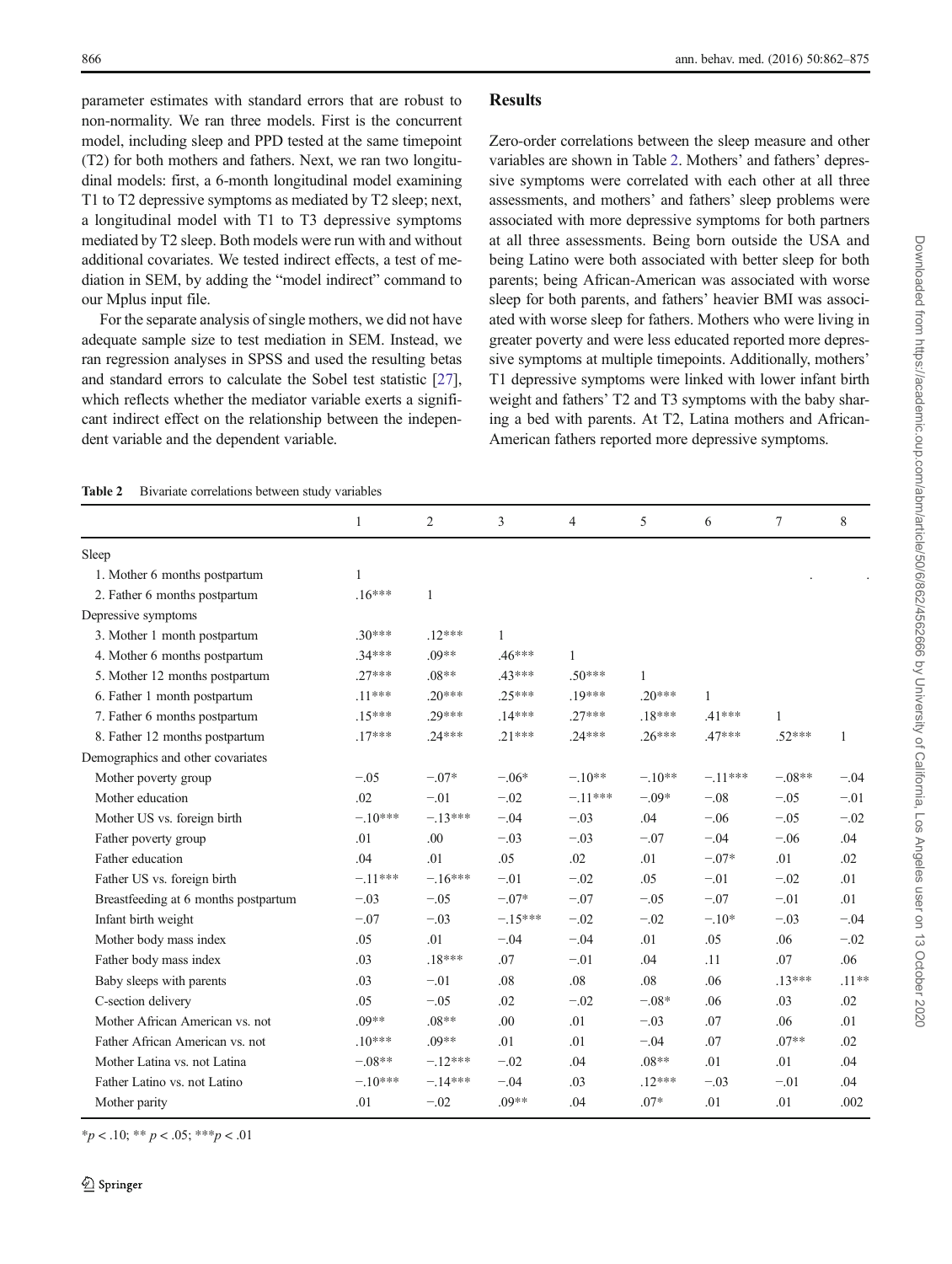At T1, 6.8 % of fathers and 13.4 % of mothers had clinically significant PPD (EPDS) score (reflecting total EPDS scores including the sleep item) >9 [\[28](#page-12-0)]. At T2, 9.7 % of fathers and 13.4 % of mothers had clinically significant PPD. At T3, 9 % of fathers and 13.5 % of mothers had clinically significant PPD. Of those mothers who reported clinically significant PPD at T1, 34 % also had clinically significant PPD at T2 and 36 % had clinically significant PPD at T3. Of those mothers who reported clinically significant PPD at T2, 37 % also had clinically significant PPD at T3. Of those fathers who reported clinically significant PPD at T1, 26 % also had clinically significant PPD at T2 and 50 % had clinically significant PPD at T3. Of those fathers who reported clinically significant PPD at T2, 39 % also had clinically significant PPD at T3. Together with moderate-to-high correlations in depressive symptoms across the three waves, these patterns point to stability but also heterogeneity in trajectories of participants' PPD across the first year postpartum.

### Concurrent SEM Model: T2 Sleep Associated with T2 Depression

All parameter estimates for this model are shown in Fig. 1. For both mothers and fathers, T2 sleep quality ratings were



Fig. 1 Concurrent model depicting associations between 6-month (T2) depressive symptoms and 6-month (T2) sleep ratings. This figure was prepared using Mplus (Muthen and Muthen 2007). Non-significant paths are denoted with a dotted line, significant paths with a solid line.  $*_{p}$  < .05;  $*_{p}$  < .01

associated with greater T2 depression. Maternal and paternal PPD symptoms were positively correlated at both T1 and T2, as were maternal and paternal sleep ratings. Additionally, mothers' sleep at T2 was associated with paternal depressive symptoms at T2. When we ran this model with all covariates (birth weight, T2 breastfeeding, infant sleep arrangement (in bed with parents/not with parents), C-section delivery, maternal and paternal education, poverty, race, ethnicity, parents' foreign birth, T2 BMI, and parity), key results were identical, but model fit was poor  $(CFI < 0.90$ ; RMSEA >.10), so we ran this model without covariates (CFI = 1;  $RMSEA = 0$ ; model fit was perfect as this is a fully saturated model).

## Six-Month Longitudinal SEM Model: T1 to T2 Depressive Symptoms with T2 Sleep

The complete model (Fig. [2\)](#page-6-0) including T1 and T2 PPD, sleep, and all covariates (birth weight, T2 breastfeeding, infant sleep arrangement (with or not with parents), Csection delivery, maternal and paternal education, poverty, race, ethnicity, parents' foreign birth, T2 BMI, and parity) had very good model fit (scaled  $\chi^2 = 59.21$  [50];  $CFI = 0.983$ ; RMSEA = .016). For both mothers and fathers, T1 depression predicted worse sleep quality ratings at T2, and sleep quality in turn was associated with T2 depression. Maternal and paternal PPD symptoms were positively correlated at both T1 and T2, as were maternal and paternal sleep ratings. Additionally, mothers' sleep at T2 was associated with paternal depressive symptoms at T2. Figure 1 shows the model including sleep and depression but no additional covariates.

None of the added covariates were associated with depression, except for maternal education (negatively associated with maternal depression) and the baby cosleeping with parents (positively associated with paternal depression). Table [3](#page-7-0) shows complete results. Tests of mediation (indirect effects) are presented in Table [5](#page-9-0) and suggest that for each parent, sleep significantly mediated the association between T1 and T2 depression. Model fit was significantly improved when we added these indirect paths (T1 sleep  $\rightarrow$  T2 depression via sleep;  $\Delta \chi^2$  = 38.18, p = .001).

## Twelve-Month Longitudinal SEM Model: T1 to T3 Depressive Symptoms with T2 Sleep

The complete model including T1 and T3 EPDS, sleep, and all covariates had very good model fit (scaled  $\chi^2$  = 73.40 [50]; CFI = 0.947; RMSEA = .026). Results for the longitudinal model were almost identical to the concurrent model: T2 sleep mediated the association between T1 and T3 depressive symptoms for both mothers and fathers, and mothers' T2 sleep predicted fathers' T3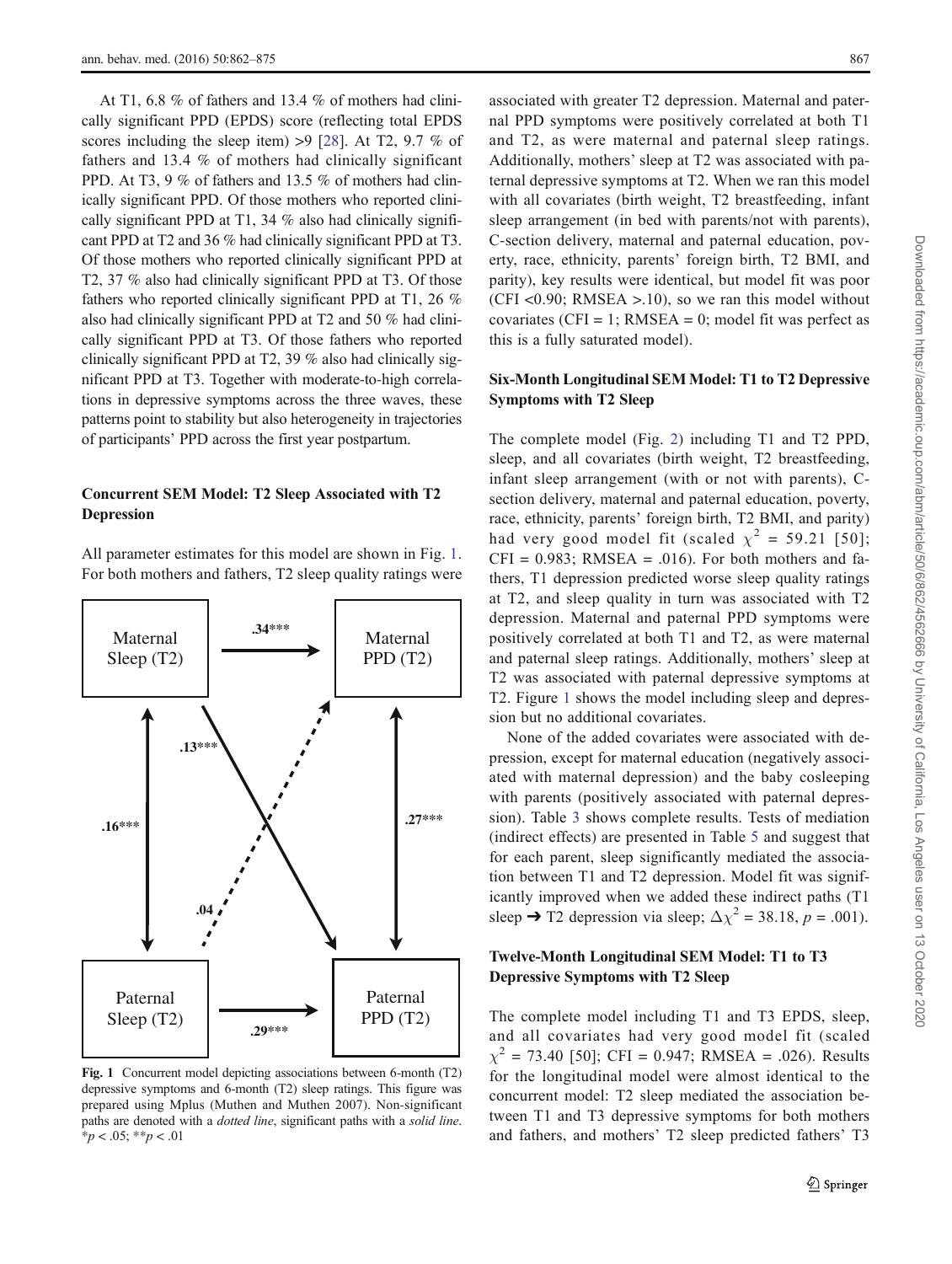<span id="page-6-0"></span>

Fig. 2 Six-month longitudinal model depicting associations between one-month (T1) depressive symptoms and 6-month (T2) depressive symptoms, as mediated by 6-month (T2) sleep ratings. This figure was

prepared using Mplus (Muthen and Muthen 2007). Non-significant paths are denoted with a *dotted line*, significant paths with a *solid line*. \* $p < .05$ ;  $*$  $p < .01$ 

depressive symptoms. Mothers' and fathers' depressive symptoms were positively correlated at both T1 and T3, and their T2 sleep quality was also positively correlated. Only three covariates were associated with depression: Csection delivery was negatively associated with mothers' T3 depression; fathers' Latino ethnicity and the baby sleeping with parents were both positively associated with fathers' T3 depression.

Full results are shown in Table [4](#page-8-0). Figure [3](#page-9-0) depicts the model including sleep and depression but no additional covariates.

Our test of mediation found that sleep significantly mediated the association between T1 and T3 depression for each parent, and the path from mother T1 depression had a significant indirect effect on father T3 depression via (mediated by) mothers' T2 sleep. Table [5](#page-9-0) shows the effects for the mediational model. Model fit was significantly improved when we

added these indirect paths (T1 sleep  $\rightarrow$  T2 depression via

Single Mother Analyses

sleep;  $\Delta \chi^2 = 7.99$ ,  $p = .02$ ).

#### Six-Month Longitudinal Model

T1 depression was a significant predictor of T2 sleep among single mothers,  $b(163) = .22$ ,  $p = .01$ , and both T1 depression and T2 sleep were individually associated with T2 depression among single mothers,  $b(161) = .29$ ,  $p = .001$  for sleep and  $b(162) = .44$ ,  $p = .001$  for T1 depression. When we entered both sleep and T1 depression together as predictors of T2 depression, both remained significant but the coefficient for T1 depression became smaller  $(b(161) = .40, p = .001)$ . The Sobel test statistic  $=2.27, p = .01$ , one-tailed, indicates significant mediation of the association between T1 and T2 depression by sleep.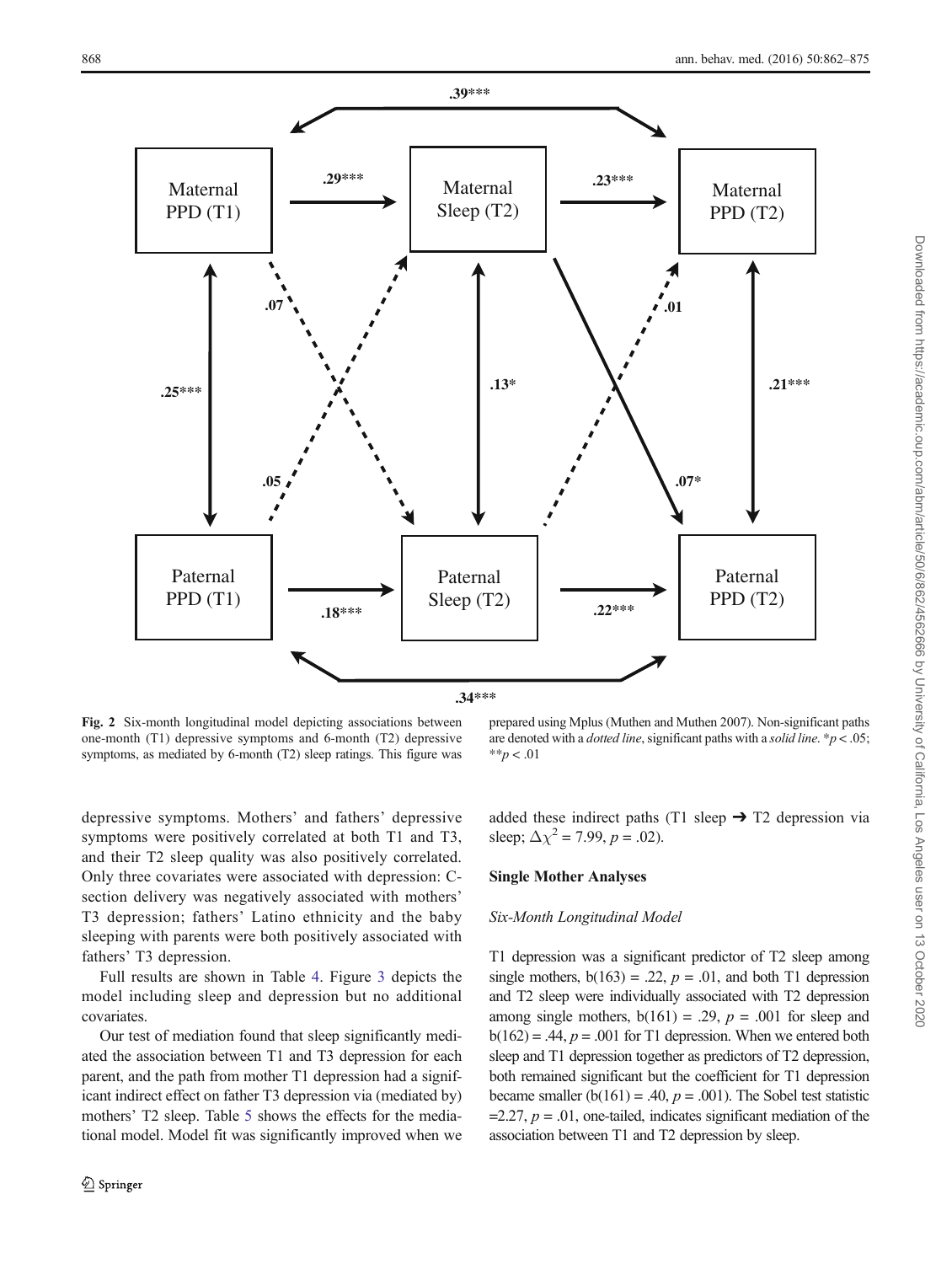<span id="page-7-0"></span>

| Table 3 Parameter estimates for 6-month longitudinal SEM model predicting 1- to 6-month postpartum depressive symptoms (standardized (STDYX) |
|----------------------------------------------------------------------------------------------------------------------------------------------|
| coefficients shown)                                                                                                                          |

|                                                                           | $\beta$ | S.E. | $p$ value |
|---------------------------------------------------------------------------|---------|------|-----------|
| Direct effects: within- and between-partner depressive symptoms and sleep |         |      |           |
| Mother depression (1 month) $\rightarrow$ mother sleep (6 months)         | .29     | .04  | .001      |
| Father depression (1 month) $\rightarrow$ mother sleep (6 months)         | .05     | .04  | .18       |
| Father depression (1 month) $\rightarrow$ father sleep (6 months)         | .18     | .04  | .001      |
| Mother depression (1 month) $\rightarrow$ father sleep (6 months)         | .07     | .04  | $.07+$    |
| Variables predicting mother depressive symptoms at 6 months postpartum    |         |      |           |
| Mother depression (1 month)                                               | .39     | .03  | .001      |
| Mother sleep (6 months)                                                   | .23     | .03  | .001      |
| Father sleep (6 months)                                                   | .01     | .03  | .93       |
| Race (African-American vs. not)                                           | $-.04$  | .04  | .35       |
| Ethnicity (Latina vs. not)                                                | .07     | .05  | .18       |
| Body mass index at 6 months                                               | $-.06$  | .04  | .12       |
| C-section delivery                                                        | .02     | .03  | .56       |
| Infant birth weight                                                       | $-.07$  | .04  | .14       |
| Cohabitation at 6 months                                                  | $-.02$  | .03  | .56       |
| Mother poverty group                                                      | $-.01$  | .04  | .95       |
| Education                                                                 | $-.10$  | .04  | $.02*$    |
| Foreign birth                                                             | $-.09$  | .05  | $.07+$    |
| Parity (number of children)                                               | .01     | .04  | .90       |
| Breastfeeding status at 6 months                                          | $-.03$  | .04  | .39       |
| Baby sleeping with parents                                                | .05     | .04  | .24       |
| Variables predicting father depressive symptoms at 6 months postpartum    |         |      |           |
| Father depression (1 month)                                               | .34     | .04  | .001      |
| Father sleep (6 months)                                                   | .22     | .03  | .001      |
| Mother sleep (6 months)                                                   | .07     | .03  | $.05*$    |
| Race (African-American vs. not)                                           | .04     | .04  | .39       |
| Ethnicity (Latino vs. not)                                                | .09     | .06  | .13       |
| Six-month body mass index                                                 | .05     | .06  | .46       |
| C-section delivery                                                        | .02     | .04  | .60       |
| Infant birth weight                                                       | $-.04$  | .05  | .37       |
| Cohabitation at 6 months                                                  | $-.02$  | .04  | .63       |
| Father poverty group                                                      | $-.05$  | .04  | .17       |
| Education                                                                 | .06     | .04  | .12       |
| Foreign birth                                                             | $-.02$  | .05  | .77       |
| Mother parity (number of children)                                        | $-.03$  | .04  | .49       |
| Mother breastfeeding status at 6 months                                   | .02     | .04  | .61       |
| Baby sleeping with parents                                                | .11     | .04  | $.01*$    |

Statistically significant results are italicized

 $**p* < .05; +*p* \le .10$ 

#### Twelve-Month Longitudinal Model

Both T1 depression and T2 sleep were individually associated with T3 depression among single mothers:  $b(164) = .19$ ,  $p = .01$  for sleep and  $b(163) = .34$ ,  $p = .001$  for T1 depression.

When we entered both predictors together, both were significant, but the coefficient for T1 depression became smaller (b(160) = .33,  $p = .001$ ). The Sobel test statistic =1.87,  $p = .03$ , one-tailed, indicates significant mediation of the association between T1 and T2 depression by sleep.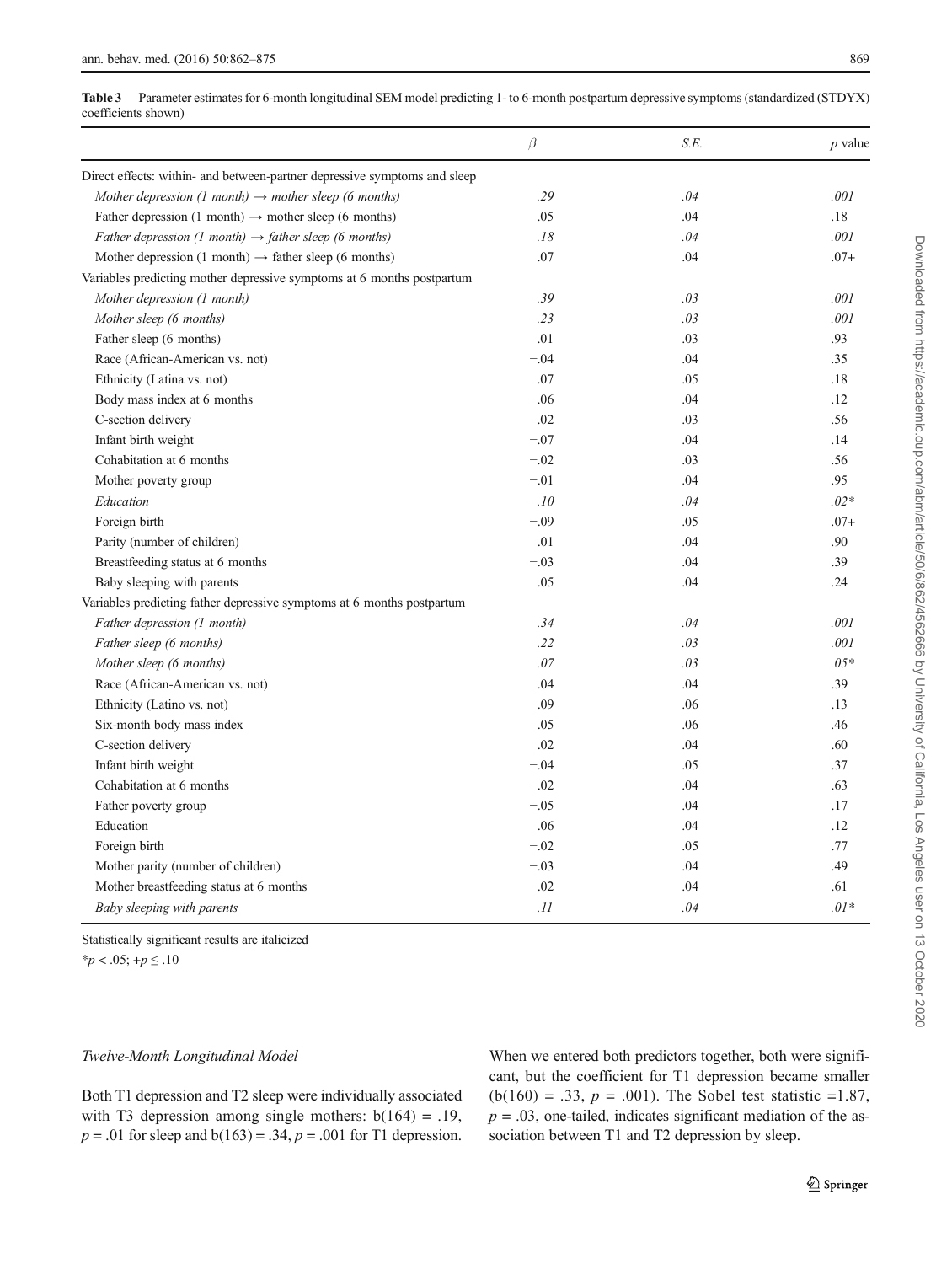|                                                                           | $\beta$ | S.E. | $p$ value |
|---------------------------------------------------------------------------|---------|------|-----------|
| Direct effects: within- and between-partner depressive symptoms and sleep |         |      |           |
| Mother depression (1 month) $\rightarrow$ mother sleep (6 months)         | .29     | .04  | $.001***$ |
| Father depression (1 month) $\rightarrow$ mother sleep (6 months)         | .05     | .04  | .19       |
| Father depression (1 month) $\rightarrow$ father sleep (6 months)         | .17     | .04  | $.001***$ |
| Mother depression (1 month) $\rightarrow$ father sleep (6 months)         | .07     | .04  | $.08+$    |
| Variables predicting mother depressive symptoms at 12 months postpartum   |         |      |           |
| Mother depression (1 month)                                               | .36     | .04  | $.001***$ |
| Mother sleep (6 months)                                                   | .17     | .04  | $.001***$ |
| Father sleep (6 months)                                                   | .01     | .04  | .70       |
| Race (African-American vs. not)                                           | $-.08$  | .05  | $.08+$    |
| Ethnicity (Latino/a vs. not)                                              | .08     | .06  | .23       |
| Body mass index at 6 months                                               | .02     | .04  | .56       |
| C-section delivery                                                        | .09     | .04  | $.02*$    |
| Infant birth weight                                                       | $-.03$  | .04  | .58       |
| Cohabitation at 6 months                                                  | .01     | .04  | .99       |
| Poverty group                                                             | $-.05$  | .05  | .34       |
| Education                                                                 | $-.03$  | .05  | .56       |
| Foreign birth                                                             | $-.02$  | .06  | .68       |
| Parity (number of children)                                               | .03     | .04  | .53       |
| Breastfeeding status at 6 months                                          | $-.02$  | .04  | .67       |
| Baby sleeping with parents                                                | .06     | .04  | .17       |
| Variables predicting father depressive symptoms at 12 months postpartum   |         |      |           |
| Father depression (1 month)                                               | .44     | .04  | $.001***$ |
| Father sleep (6 months)                                                   | .15     | .04  | $.001***$ |
| Mother sleep (6 months)                                                   | .10     | .04  | $.006**$  |
| Race (African-American vs. not)                                           | $-.01$  | .05  | .80       |
| Ethnicity (Latino vs. not)                                                | .15     | .06  | $.02*$    |
| Body mass index at 6 months                                               | .01     | .06  | .97       |
| C-section delivery                                                        | .01     | .04  | .36       |
| Infant birth weight                                                       | .06     | .05  | .24       |
| Cohabitation at 6 months                                                  | $-.04$  | .04  | .36       |
| Poverty group                                                             | .06     | .04  | .18       |
| Education                                                                 | ,06     | .04  | .16       |
| Foreign birth                                                             | $-.05$  | .06  | .40       |
| Mother parity (number of children)                                        | .01     | .04  | .91       |
| Breastfeeding status at 6 months                                          | .04     | .04  | .34       |
| Baby sleeping with parents                                                | .09     | .04  | $.04*$    |

<span id="page-8-0"></span>Table 4 Parameter estimates for 12-month longitudinal SEM model predicting 1- to 12-month depression (standardized (STDYX) coefficients shown)

Statistically significant results are italicized

 $**p* < .05; ** *p* < .01; ** *p* < .001 + *p* \le .10$ 

# Discussion

This study found that, for both partnered mothers and fathers and for single mothers, depressive symptoms at 1 month after the birth of a child was associated with poorer sleep at 6 months postpartum, which was in turn associated with more depressive symptoms at both 6 and 12 months postpartum. In other words, sleep appeared to mediate the associations between depressive symptoms measured shortly after birth and depressive symptoms measured 6 or 12 months later. Thus, sleep quantity and quality when caring for a newborn may contribute to a "vicious cycle" linked to the persistence or worsening of depression in the first year postpartum. Additionally, maternal sleep at 6 months was associated with father depression at both 6 and 12 months. Therefore, sleep may not only play a role in maintaining depression in early parenthood but also be involved in the transmission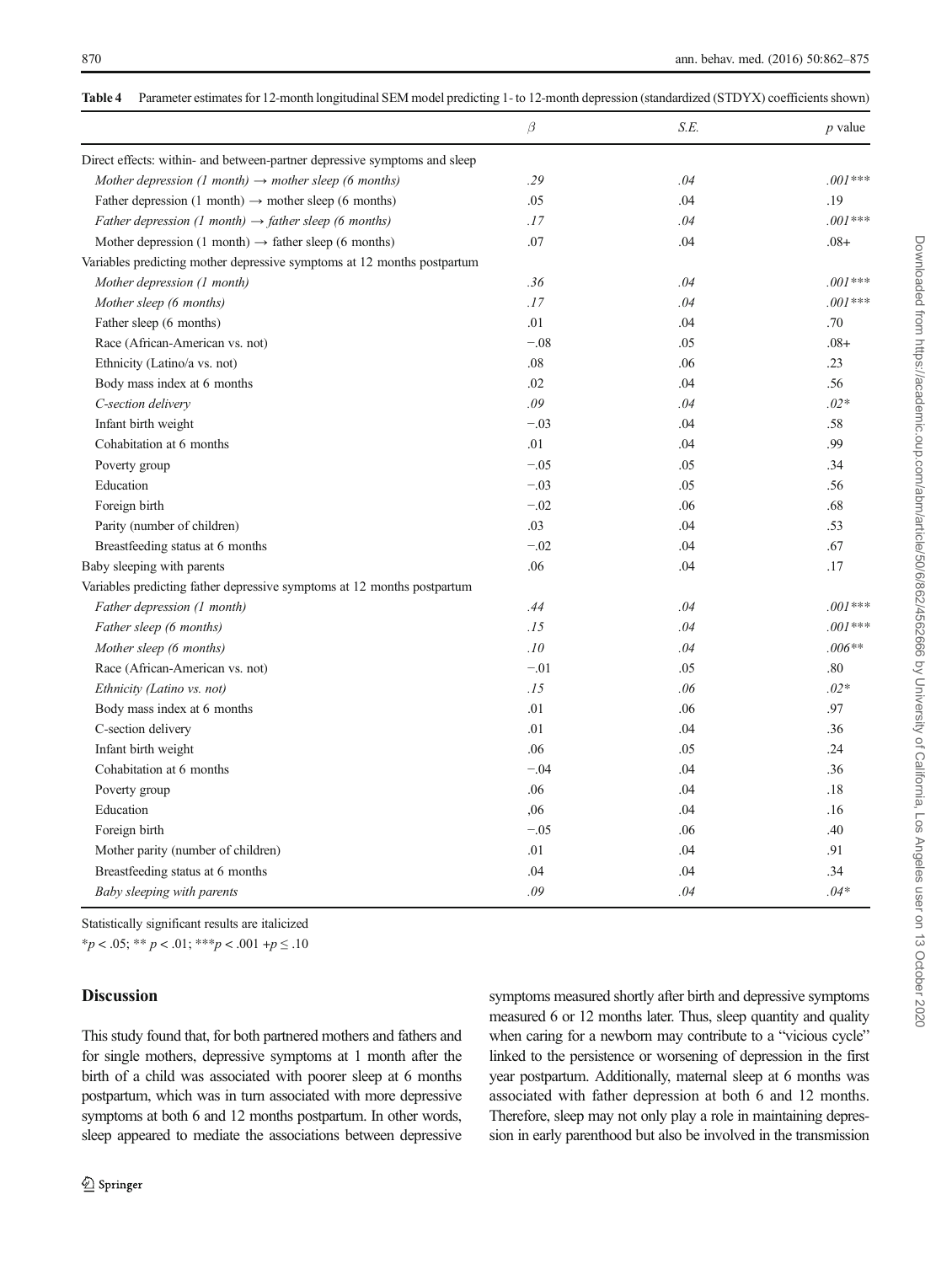<span id="page-9-0"></span>Fig. 3 Twelve-month longitudinal model depicting associations between 1-month (T1) depressive symptoms and 12-month (T3) depressive symptoms, as mediated by 6 month (T2) sleep ratings. This figure was prepared using Mplus (Muthen and Muthen 2007). Nonsignificant paths are denoted with a dotted line, significant paths with a *solid line*.  $* p < .05$ ;  $* p < .01$ 



of depression from mothers to fathers. Potentially confounding variables such as parental BMI, infant bedsharing, breastfeeding, and demographic characteristics (minority status, poverty, and education) did not explain or alter the results. When models were tested with all covariates, sleep was the strongest and most significant predictor of depressive symptoms at both 6 and 12 months, and sleep and depressive symptoms were strongly associated within and between partners in a "concurrent" or cross-sectional model including only measures taken at the 6 month visit. Although some parental sleep disturbance is expected after a new baby arrives, our results suggest that mood and affective problems in the early postpartum period can worsen parents' subsequent sleep quality, and parents who develop sleep problems may be at heightened risk of depressive symptoms [\[11\]](#page-12-0).

This study is the first to assess parental sleep and postpartum depressive symptoms with longitudinal data measured over a year's time, using path modeling to clarify directional relationships among these variables. Given that previous papers on sleep and postpartum depression have used mostly cross-sectional designs, this research contributes to the literature by examining sleep as both preceding and following depressive symptoms. This is also the first study to assess the role of sleep in fathers' postpartum depressive symptoms and to examine both mothers and fathers together in a model examining within-couple

| Table 5 Indirect estimates (tests of mediation) for longitudinal SEM models (standardized (STDYX) coefficients) |  |
|-----------------------------------------------------------------------------------------------------------------|--|
|-----------------------------------------------------------------------------------------------------------------|--|

|                                                                                          |     | S.E. | $p$ value |
|------------------------------------------------------------------------------------------|-----|------|-----------|
| Longitudinal model predicting depressive symptoms at 6 months postpartum                 |     |      |           |
| Mother depression (1 month) $\rightarrow$ mother depression (6 months) via mother sleep  | .07 | .01  | $001***$  |
| Father depression (1 month) $\rightarrow$ mother depression (6 months) via father sleep  | .01 | .06  | .93       |
| Father depression (1 month) $\rightarrow$ father depression (6 months) via father sleep  | .04 | .01  | $.001***$ |
| Mother depression (1 month) $\rightarrow$ father depression (6 months) via mother sleep  | .02 | .01  | $.06+$    |
| Longitudinal model predicting depressive symptoms at 12 months postpartum                |     |      |           |
| Mother depression (1 month) $\rightarrow$ mother depression (12 months) via mother sleep | .05 | .01  | $001***$  |
| Father depression (1 month) $\rightarrow$ mother depression (12 months) via father sleep | .01 | .06  | .70       |
| Father depression (1 month) $\rightarrow$ father depression (12 months) via father sleep | .04 | .01  | $.001***$ |
| Mother depression (1 month) $\rightarrow$ father depression (12 months) via mother sleep | .03 | .01  | $.01**$   |
|                                                                                          |     |      |           |

Statistically significant results are italicized. All sleep measures were assessed at the 6-month postpartum visit

\*\*  $p < .01$ ; \*\*\* $p < .001$ ; + $p \le .10$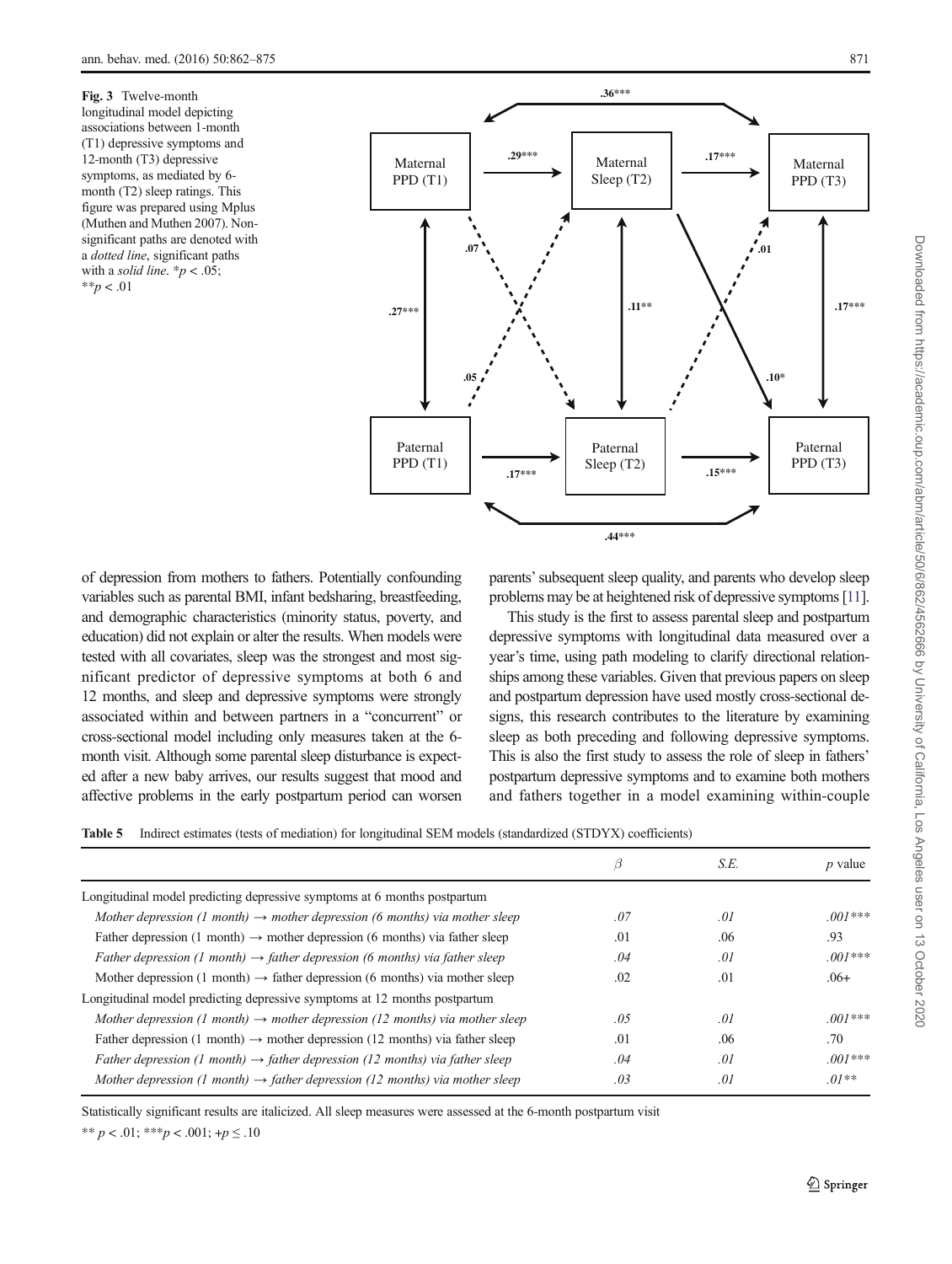associations in sleep and depression. Taken together, these results suggest that the quantity and quality of sleep are associated with the course and stability of depressive symptoms over the first year postpartum. Interestingly, parenting practices and birth outcomes that might be expected to affect sleep—such as breastfeeding, cosleeping with the baby, C-section delivery, and infant low birth weight—were not correlated with sleep for either parent. Indeed, depressive symptoms were more strongly linked with sleep than any other covariate. These findings fit with recent research identifying sleep as a critical health behavior influencing inflammation, mood, and long-term health [\[29](#page-12-0)].

Not only do our findings highlight the importance of sleep in postpartum mood and depression for both parents, but they also point to an important and previously overlooked potential mechanism of transmission of depressive symptoms from mothers to fathers. Men whose partners have postpartum depression are known to be at higher risk of developing depression themselves [\[5\]](#page-12-0). In this study, we found that mothers with more symptoms of depression reported more sleep problems, which in turn contributed to fathers' depressive symptoms at 6 months postpartum. This suggests an important potential pathway linking new mothers' depressive symptoms to their partners. Considering that many new parents share a bed and participate jointly in nighttime parenting, it is not surprising that fathers' and mothers' sleep quality ratings were significantly associated or that crosspartner effects emerged. Postpartum depression in mothers has received considerable attention and may affect infant care and bonding, parental relationships, and the family as a whole [\[1\]](#page-12-0). Our findings propose a mechanism by which such effects take place, namely, via maternal sleep problems. While sleep disruption has been viewed as an unfortunate (and often short-lived) consequence of early infant care, these findings may spur recognition that it is actually a significant risk factor for families.

Our findings suggest that sleep problems in new parents warrant attention and may exacerbate depression. Unlike many other antecedents of depressive symptoms, problems with sleep duration and disturbance can be effectively treated behaviorally via approaches such as cognitive behavioral therapy for insomnia (CBT-I, 30) and stress reduction techniques including mindfulness meditation-based interventions [\[30](#page-12-0)]. Sleep medications may be contraindicated for breastfeeding mothers and for parents who bedshare with infants. However, behavioral and lifestyle-based treatments for sleep problems may be effective substitutes. For example, CBT-I has been shown to improve sleep quality when used either singly or in combination with medication, with lower remission rates when used without medication [\[31](#page-12-0)]. Adding a CBT-I component to depression treatment (in non-postpartum individuals) improved both depression and insomnia [[32](#page-12-0)]. In other words, CBT-I can be used as an adjunct treatment even in the absence of a formal diagnosis of insomnia and when the primary treatment focus is another mental health disorder [\[33](#page-12-0)].

Sleep problems are likely more complex and multidetermined in new parents than in other populations, because of the presence of an "external stimulus" (the infant) to disrupt sleep. However, approaches such as mindfulness meditation and CBT-I are appropriate treatments even when sleep problems are fueled by outside sources. CBT-I has been used for secondary insomnia and comorbid insomnia (insomnia fueled by outside causes such as chronic pain and illness) as well as for primary insomnia [\[34\]](#page-12-0). CBT-I has also been used successfully within the postpartum period [\[35\]](#page-12-0) and during pregnancy [\[36](#page-12-0)]. CBT-I targets cognitions and behaviors that exacerbate pre-existing sleep difficulties, such as parents becoming hypervigilant or overresponsive to their infants' night-time cues or catastrophizing about the potential consequences of sleep loss. These compensatory responses can heighten anxiety and make it more difficult for parents to get back to sleep after interruption. As with CBT-I, mindfulness approaches can also help reduce the anxiety that results from chronic sleep disturbance and facilitate more flexible sleep. Mindfulness has been used to treat secondary and comorbid insomnia, e.g., insomnia associated with cancer [\[37](#page-12-0)]. Mindful yoga has been adapted to treat sleep problems in pregnancy [[38](#page-13-0)].Behavioral treatments can be successfully modified for the unique needs of new parents. The CBT-I treatment used with postpartum women [\[35\]](#page-12-0) was adapted for this population, with modifications including that women could bring their infants to sessions, more flexibility with prescribed bed/wake times, and sleep hygiene education incorporating considerations related to infant care (e.g., reducing light exposure when waking up with the baby at night). Women were also encouraged to enlist their partners' participation in treatment. Similarly, the CBT-I protocol used with pregnant women [\[36\]](#page-12-0) incorporated information about sleep-related changes that are common to pregnancy, such as needing to use the bathroom more often at night, and sleep restriction guidelines were modified so that women did not restrict their sleep window too severely. Psychoeducation about techniques to improve sleep and reduce stress might be made routinely available to all new parents, particularly parents at heightened risk of postpartum mood disorders, as a form of primary prevention. Parents might also be encouraged to test the compensatory value of short-term solutions, such as taking daytime naps when their infants sleep or another caregiver is present. Similarly, expectant parents should be educated about the importance of sleep and the reciprocal relationships between sleep and mood. Our results suggest that addressing sleep difficulties in new mothers may also reduce risk for their partners as well. Moreover, close relationship functioning may be associated with sleep quality: a recent study found that supportive social ties, including the relationship with one's partner, were associated with better sleep quality in a community sample of adults [\[39\]](#page-13-0). Further research can extend these findings by examining associations between relationship quality, sleep, and depression among new parents, who may be at risk for relationship strife in addition to sleep difficulties.

This paper has a number of limitations. Sleep was assessed only once at the 6-month visit and with a brief (three-item) self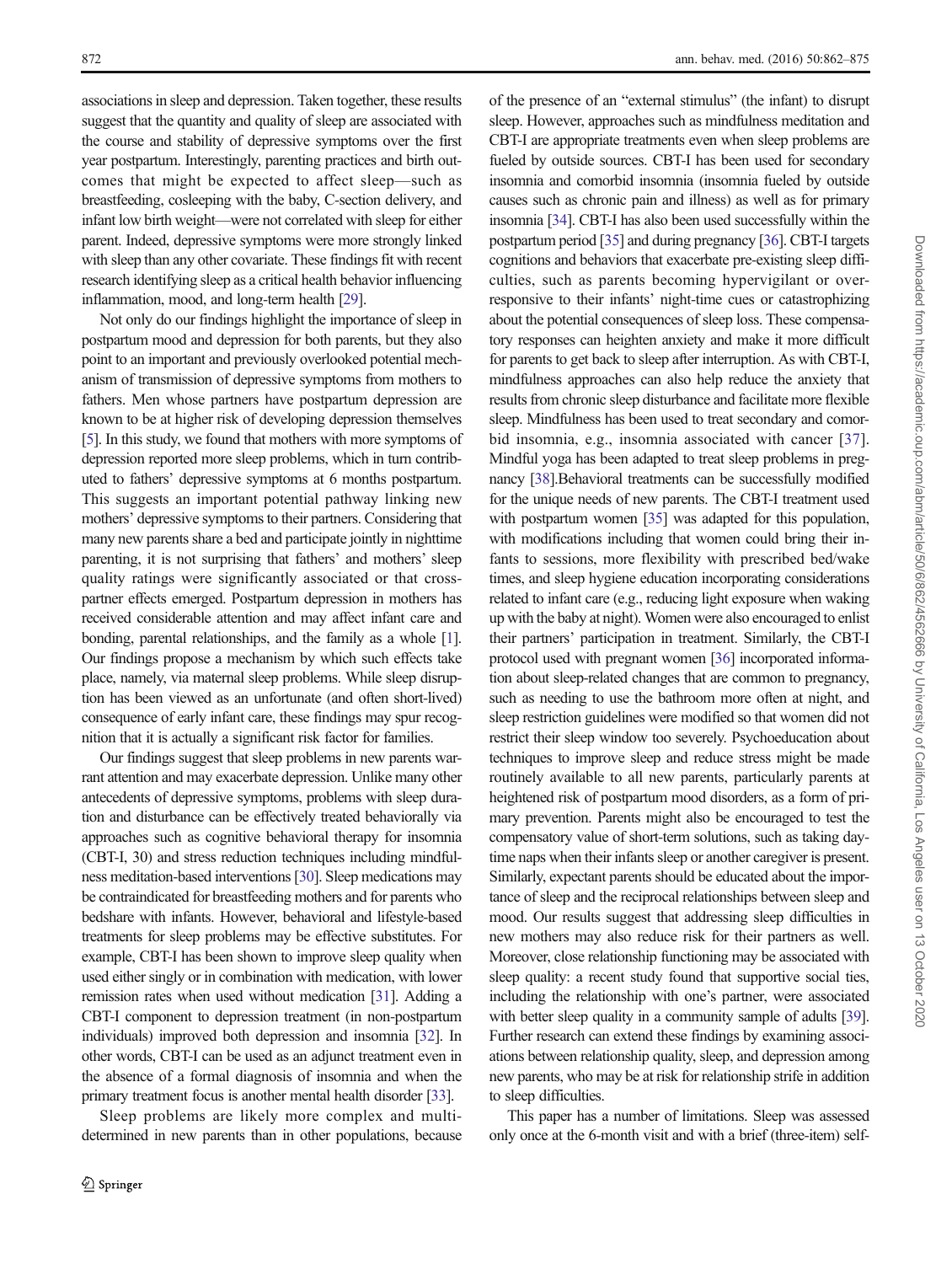report measure that assessed only sleep duration and disturbance over the previous month, rather than a more comprehensive diagnostic measure of insomnia. Repeated assessments and objective measures via actigraphy or in vivo sleep monitoring might be used to improve precision in future studies, since a singly administered self-report measure may be subject to bias or error. The fact that sleep was only measured at the 6-month visit also limits interpretation of our 6-month longitudinal model, since sleep and depressive symptoms at 6 months postpartum were measured at the same study visit. An ideal test of mediation would involve temporal sequencing [[40](#page-13-0)]. Thus, the 12-month longitudinal model results should be considered more definitive. Our sleep measure was shortened rather than using the full version of the PSQI because sleep was not a major focus of the larger study. Measures for the study were designed through community participatory methods involving community stakeholders and academic researchers with a guiding principle to limit participant burden and prioritize other goals. We also did not have data on naps or sleep medication use, which would have been useful covariates. Moreover, infant bedsharing was only assessed at T1, and other measures of infant sleep (e.g., frequency and duration of night-wakings) were not included in this study. Given that infant sleep patterns contribute to postpartum sleep disturbance, more comprehensive measures of infant sleep and cosleeping or bedsharing practices would enhance future work. Another limitation is that not all couples included in the study were cohabiting consistently throughout the first year of parenthood. We reasoned that couples who were parenting a child together and were romantically involved at both one and 6 months postpartum were likely to share the same sleep environment at least some of the time during the first 6–12 months of parenthood. Furthermore, cohabitation status did not emerge as a significant covariate in any of our analyses, suggesting that it did not confound the results. Related to this limitation, we focused on a sample that is low-income and had a greater percentage of minorities and non-cohabiting parents than the general population. As such, this sample might have been exposed to more stressors than a more representative sample, possibly affecting the pattern of results that we found.

These limitations are mitigated by the large and socioeconomically and racially diverse sample of both fathers and mothers from five US regions and by repeated assessments of parental depression at 1, 6, and 12 months, as well as inclusion of many potential covariates and confounds. It is striking that, even with a brief sleep measure, we found stronger effects for sleep and depression than any other covariate we tested. Despite its limitations, this study contributes to the literature as one of the largest and most thorough investigations of the role of sleep in postpartum depression. This paper is also unique in its inclusion of fathers, its modeling of associations between both parents, and its identification of sleep as a potential pathway linking mothers' depressive symptoms to fathers. Future studies should continue to include fathers along with mothers. Although fathers' depressive

symptoms in the postpartum period have not been studied as extensively as mothers', fathers do appear to experience increases in depressive symptoms after the birth of a child that are linked with mothers' depression and that have consequences for children's health and development [\[41\]](#page-13-0). Therefore, addressing paternal as well as maternal depression is important to improving child and family outcomes over the early years of parenthood.

Acknowledgments Data used in the present study was gathered by the Child Community Health Network (CCHN), a community-based participatory research network supported through cooperative agreements with the Eunice Kennedy Shriver National Institute of Child Health and Human Development (U HD44207, U HD44219, U HD44226, U HD44245, U HD44253, U HD54791, U HD54019, U HD44226-05S1, U HD44245-06S1, R03 HD59584) and the National Institute for Nursing Research (U NR008929).

Lake County Health Department and Community Health Center and the NorthShore University Health System Community PI: K. Wagenaar; Academic PI: M. Shalowitz; Co-Invs: E. Adam, G. Duncan\*, A. Schoua-Glusberg, C. McKinney, T. McDade, C. Simon; Project Coordinator: B. Clark-Kauffman

Baltimore: Baltimore City Healthy Start and Johns Hopkins University Community PI: M. Vance; Academic PI: C. S. Minkovitz; Co-Invs: P. O'Campo, P. Schafer; Project Coordinators: N. Sankofa, K. Walton

Los Angeles: Healthy African-American Families, Cedars-Sinai Medical Center, University of California, Los Angeles Community PI: L. Jones; Academic PI: C. Hobel; Co-PIs: C. Dunkel Schetter, M. C. Lu; Co-I: B. Chung; Project Coordinators: F. Jones, D. Serafin, D. Young

North Carolina: East Carolina University, NC Division of Public Health, NC Eastern Baby Love Plus Consortium, and University of North Carolina, Chapel Hill Community PIs: S. Evans, J. Ruffin, R. Woolard; Academic PI: J. Thorp; Co-Invs: J. DeClerque, C. Dolbier, C. Lorenz; Project Coordinators: L. S. Sahadeo, K. Salisbury

Washington, DC: Virginia Tech Carilion Research Institute, Virginia Tech, and Washington Hospital Center, and Developing Families Center Community PI: L. Patchen, Academic PI: S. L. Ramey and L. Klerman; Academic Co-PI: R. Lanzi; Co-Invs: M. Miodovnik, C. T. Ramey, L. Randolph; Project Coordinator: N. Timraz; Community Coordinator: R. German, J. Bond\*

Data Coordination and Analysis Center (Pennsylvania State University) PI: V. M. Chinchilli; Project Coordinator: G. Snyder; Co-Invs: R. Belue, G. Brown Faulkner\*, M. Hillemeier, I. Paul, M. L. Shaffer; Biostatisticians: E. Lehman, C. Stetter; Data Managers: J. Schmidt, K. Cerullo, S. Whisler; Programmers: J. Fisher, J. Boyer, M. Payton

NIH Program Scientists: V. J. Evans and T. Raju, Eunice Kennedy Shriver National Institute of Child Health and Human Development; L. Weglicki, National Institute of Nursing Research. Program Officers: M. Spittel\* and M. Willinger, NICHD; and Y. Bryan\*, NINR

Steering Committee Chairs E. Fuentes-Afflick\* (University of California—San Francisco School of Medicine) and M. Phillippe (University of Vermont)

\*Indicates those who participated in the planning phase of the CCHN

Authors' Statement of Conflict of Interest and Adherence to Ethical Standards Authors Darby E. Saxbe, Christine Dunkel Schetter, Christine M. Guardino, Sharon L. Ramey, Madeleine U. Shalowitz, John Thorp, Maxine Vance, and Eunice Kennedy Shriver National Institute for Child Health and Human Development Community Child Health Network declare that they have no conflict of interest. All procedures, including the informed consent process, were conducted in accordance with the ethical standards of the responsible committee on human experimentation (institutional and national) and with the Helsinki Declaration of 1975, as revised in 2000.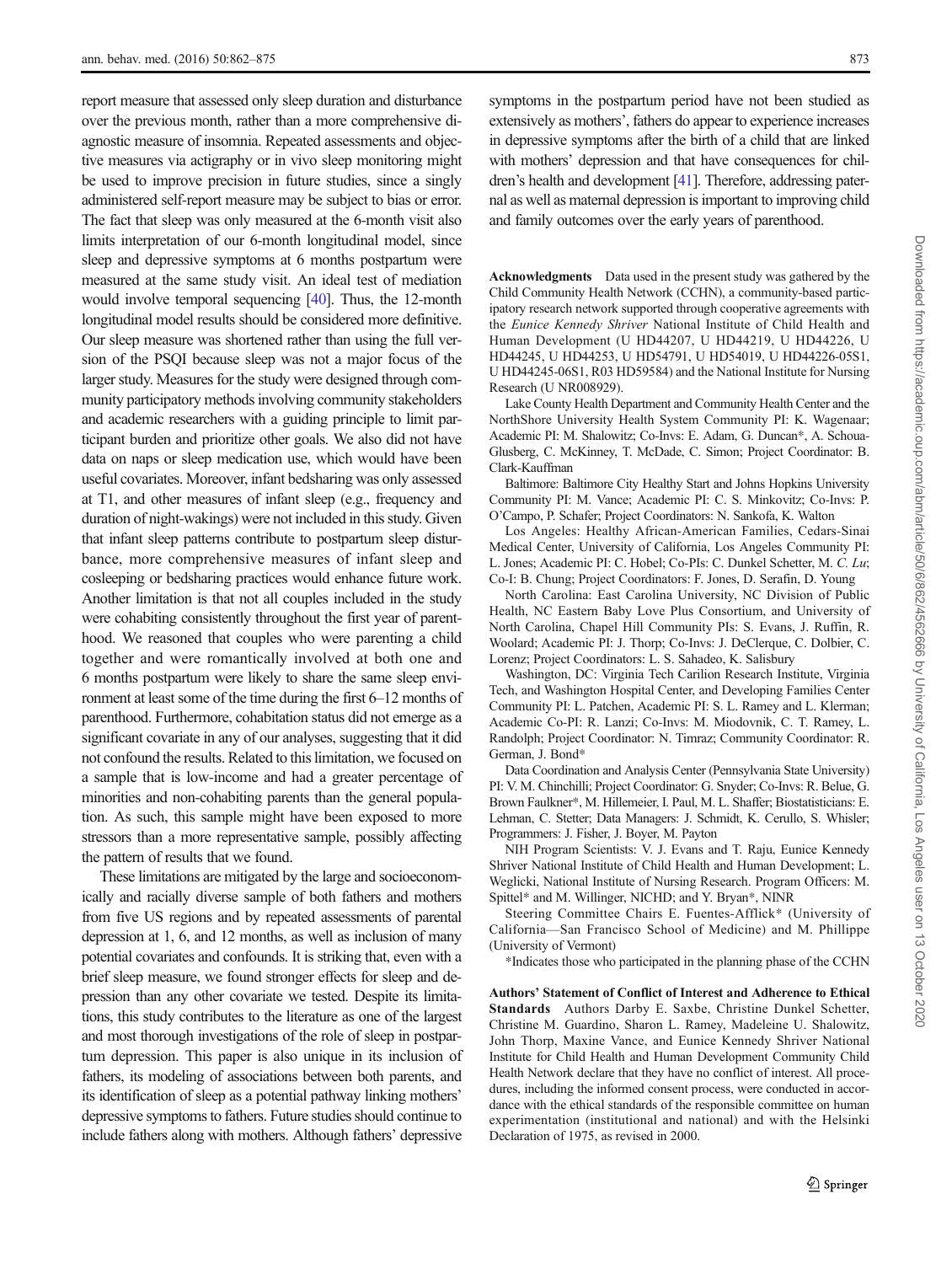# <span id="page-12-0"></span>References

- 1. Yim IS, Tanner Stapleton LR, Guardino CM, Hahn-Holbrook J, Dunkel Schetter C. Biological and psychosocial predictors of postpartum depression: systematic review and call for integration. Annu Rev Clin Psychol 2015;11:99–137. doi[:10.1146/annurev-clinpsy-101414-](http://dx.doi.org/10.1146/annurev-clinpsy-101414-020426) [020426](http://dx.doi.org/10.1146/annurev-clinpsy-101414-020426).
- 2. O'Hara MW, McCabe JE. Postpartum depression: current status and future directions. Annu Rev Clin Psychol 2013;9:379–407. doi[:10.1146/annurev-clinpsy-050212-185612](http://dx.doi.org/10.1146/annurev-clinpsy-050212-185612).
- 3. Zajicek-Farber ML. Postnatal depression and infant health practices among high-risk women. J Child Fam Stud 2008;18:236–245. doi:[10.1007/s10826-008-9224-z](http://dx.doi.org/10.1007/s10826-008-9224-z).
- 4. Moehler E, Brunner R, Wiebel A, Reck C, Resch F. Maternal depressive symptoms in the postnatal period are associated with longterm impairment of mother-child bonding. Arch Womens Ment Health 2006;9:273–278. doi[:10.1007/s00737-006-0149-5](http://dx.doi.org/10.1007/s00737-006-0149-5).
- 5. Paulson JF, Bazemore SD. Prenatal and postpartum depression in fathers and its association with maternal depression: a meta-analysis. J Am Med Assoc 2010;303:1961–1969. doi[:10.1001/jama.2010.605](http://dx.doi.org/10.1001/jama.2010.605).
- 6. Garfield CF, Duncan, G, Rutsohn, J, McDade TW, Adam EK, Coley RL, & Chase-Lansdale PL. A longitudinal study of paternal mental health during transition to fatherhood as young adults. Pediatrics, 2014; 836–843.
- 7. Pinheiro RT, Magalhães PVS, Horta BL, Pinheiro KAT, Da Silva RA, Pinto RH. Is paternal postpartum depression associated with maternal postpartum depression? Population-based study in Brazil. Acta Psychiatr Scand 2006;113:230–232. doi[:10.1111/j.1600-](http://dx.doi.org/10.1111/j.1600-0447.2005.00708.x) [0447.2005.00708.x](http://dx.doi.org/10.1111/j.1600-0447.2005.00708.x).
- 8. Swain AM, O'Hara MW, Starr KR, Gorman LL. A prospective study of sleep, mood, and cognitive function in postpartum and nonpostpartum women. Obstet Gynecol 1997;90:381–386. doi[:10.1016/S0029-7844\(97\)89252-6.](http://dx.doi.org/10.1016/S0029-7844(97)89252-6)
- 9. Gay CL, Lee KA, Lee S-Y. Sleep patterns and fatigue in new mothers and fathers. Biol Res Nurs 2004;5:311–318. doi[:10.1177](http://dx.doi.org/10.1177/1099800403262142) [/1099800403262142.](http://dx.doi.org/10.1177/1099800403262142)
- 10. Lopresti AL, Hood SD, Drummond PD. A review of lifestyle factors that contribute to important pathways associated with major depression: diet, sleep and exercise. J Affect Disord 2013;148:12–27. doi[:10.1016/j.jad.2013.01.014](http://dx.doi.org/10.1016/j.jad.2013.01.014).
- 11. Okun, ML. Sleep and postpartum depression. Curr Opin Psychiatry, 2015; 28(6), 490–496.
- 12. Bhati, S., Richards, K. A systematic review of the relationship between postpartum sleep disturbance and postpartum depression. J Obstet Gynecol Neonatal Nurs, 2015: 350-357.
- 13. Lawson, A., Murphy, K. E., Sloan, E., Uleryk, E., & Dalfen, A. The relationship between sleep and postpartum mental disorders: a systematic review. J Affect Disord 2015: 176, 65–77.
- 14. Park EM, Meltzer-Brody S, Stickgold R. Poor sleep maintenance and subjective sleep quality are associated with postpartum maternal depression symptom severity. Arch Womens Ment Health 2013;16:539–547. doi[:10.1007/s00737-013-0356-9](http://dx.doi.org/10.1007/s00737-013-0356-9).
- 15. Gress-Smith JL, Luecken LJ, Lemery-Chalfant K, Howe R. Postpartum depression prevalence and impact on infant health, weight, and sleep in low-income and ethnic minority women and infants. Matern Child Health J 2012;16:887–893. doi[:10.1007](http://dx.doi.org/10.1007/s10995-011-0812-y) [/s10995-011-0812-y.](http://dx.doi.org/10.1007/s10995-011-0812-y)
- 16. Ramey SL, Schafer P, DeClerque JL, et al. The preconception stress and resiliency pathways model: a multi-level framework on maternal, paternal, and child health disparities derived by communitybased participatory research. Matern Child Health J 2015;19(4): 707–719. doi[:10.1007/s10995-014-1581-1.](http://dx.doi.org/10.1007/s10995-014-1581-1)
- 17. Dunkel Schetter C, Schafer P, Lanzi RG, et al. Shedding light on the mechanisms underlying health disparities through community

participatory methods: the stress pathway. Perspect Psychol Sci 2013;8:613–633. doi[:10.1177/1745691613506016](http://dx.doi.org/10.1177/1745691613506016).

- 18. Humes K, Jones NA, Ramirez RR. Overview of race and Hispanic origin, 2010. US Department of Commerce, Economics and Statistics Administration. US Census Bureau; 2011.
- 19. DeNavas-Walt, CP, Smith B. 2010: Income, poverty, and health insurance coverage in the United States. 2011; US Census Bureau.
- 20. Krieder, R. M., & Ellis, R. Living arrangements of children: 2009. Household Economic Studies, US Census Bureau; 2011.
- 21. Buysse DJ, Reynolds CF 3rd, Monk TH, Berman SR, Kupfer DJ. The Pittsburgh sleep quality index: a new instrument for psychiatric practice and research. Psychiatry Res 1989;28:193–213. doi[:10.1016/0165-1781\(89\)90047-4.](http://dx.doi.org/10.1016/0165-1781(89)90047-4)
- 22. Kumari M, Badrick E, Ferrie J, Perski A, Marmot M, Chandola T. Self-reported sleep duration and sleep disturbance are independently associated with cortisol secretion in the Whitehall II study. J Clin Endocrinol Metab 2009; 94, 4801–4809.
- 23. Reynolds CF, Redline S. The DSM-V sleep-wake disorders nosology: an update and an invitation to the sleep community. Sleep 2010; 33, 10.
- 24. Montazeri A, Torkan B, Omidvari S. Edinburgh Postnatal Depression Scale, EPDS, Depression 1987;150:188. doi:[10.1186](http://dx.doi.org/10.1186/1471-244X-7-11) [/1471-244X-7-11.](http://dx.doi.org/10.1186/1471-244X-7-11)
- 25. Matthey S, Barnett B, Kavanagh DJ, Howie P. Validation of the Edinburgh Postnatal Depression Scale for men, and comparison of item endorsement with their partners. J Affect Disord 2001;64:175– 184. doi:[10.1016/S0165-0327\(00\)00236-6.](http://dx.doi.org/10.1016/S0165-0327(00)00236-6)
- 26. Muthén L, Muthén B. Mplus User's Guide (version 7.0); 2007.
- 27. Sobel ME. Asymptotic confidence intervals for indirect effects in structural equation models. In: Leinhardt S, editor. Sociological methodology. American Sociological Association; Washington, DC: 1982. 290–312.
- 28. Lagerberg D., Magnusson M, Sundelin C. Drawing the line in the Edinburgh Postnatal Depression Scale (EPDS): a vital decision. Int J Adol Med & Health. 2011;23(1).
- 29. Irwin MR. Why sleep is important for health: a psychoneuroimmunology perspective. Annu Rev Psychol 2014:1–30. doi[:10.1146](http://dx.doi.org/10.1146/annurev-psych-010213-115205) [/annurev-psych-010213-115205](http://dx.doi.org/10.1146/annurev-psych-010213-115205).
- 30. Black, DS, O'Reilly, G, Olmstead, R., Breen, E. and Irwin, ME. Mindfulness meditation and improvement in sleep quality and daytime impairment among older adults with sleep disturbances. JAMA 2015; jamanetwork/2015/imd/02\_16\_2015/ioi40149
- 31. Morin CM, Vallières A, Guay B, et al. Cognitive behavioral therapy, singly and combined with medication, for persistent insomnia: a randomized controlled trial. J Am Med Assoc 2009;301:2005– 2015. doi:[10.1016/S8756-3452\(09\)79334-X.](http://dx.doi.org/10.1016/S8756-3452(09)79334-X)
- 32. Manber R, Edinger JD, Gress JL, San Pedro-Salcedo MG, Kuo TF, Kalista T. Cognitive behavioral therapy for insomnia enhances depression outcome in patients with comorbid major depressive disorder and insomnia. Sleep 2008;31:489–495.
- 33. Kallestad H, Hansen B, Langsrud K, Ruud T, Morken G, Stiles TC, Gråwe RW. Impact of sleep disturbance on patients in treatment for mental disorders. BMC Psychiatry 2012; 12: 179, 1–8.
- 34. Stepanski, EJ, Rybarczyk B. Emerging research on the treatment and etiology of secondary or comorbid insomnia. Sleep Med Rev 2006; 10: 7–18.
- 35. Swanson LM, Flynn H, Adams-Mundy JD, Armitage R, Arnedt JT. An open pilot of cognitive-behavioral therapy for insomnia in women with postpartum depression. Behav Sleep Med, 2013; 11: 297–307.
- 36. Tomfohr-Madsen, LM, Clayborne, ZM, Rouleau, CM, Campbell, TS. Sleeping for two: an open-pilot study of cognitive behavioral therapy for insomnia in pregnancy. Behav Sleep Med. 2016; 1–17.
- 37. Garland SN, Rouleau CR, Campbell T, Samuels C & Carlson, LE. The comparative impact of mindfulness-based cancer recovery (MBCR) and cognitive behavior therapy for insomnia (CBT-I) on sleep and mindfulness in cancer patients. EXPLORE: J Sci and Healing, 2015; 11: 445–454.